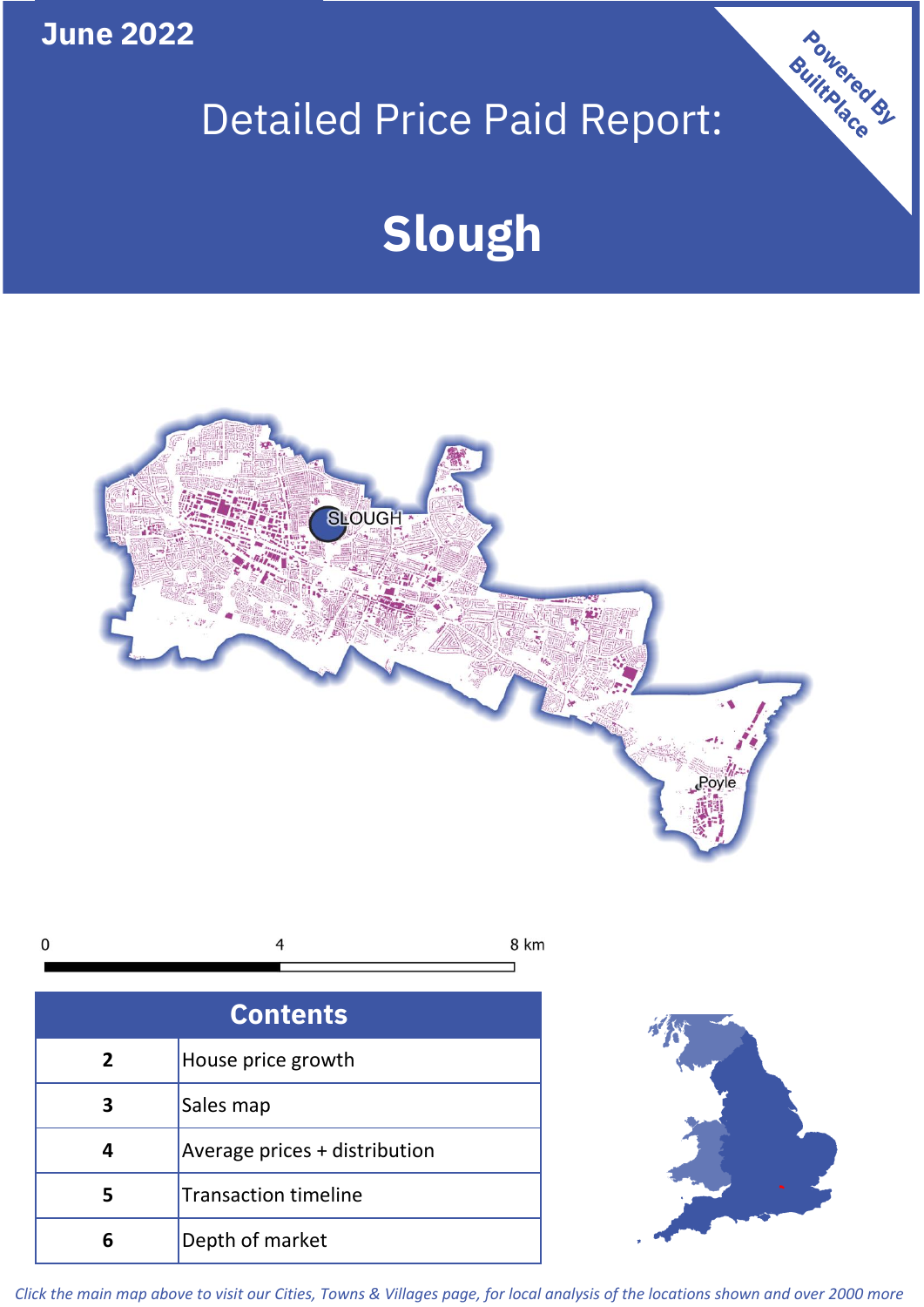### **Headline Data**

|                     | <b>Current level</b> | 3 month | <b>Annual</b> | 5 year   | 10 year |
|---------------------|----------------------|---------|---------------|----------|---------|
| <b>House prices</b> | £303,575             | $-0.8%$ | 2.1%          | 2.8%     | 64.8%   |
| <b>Transactions</b> | 1,264                | $-9.9%$ | 27.4%         | $-28.9%$ | $9.1\%$ |

## **House Price Growth (April 2022 data)**

#### *Annual Change in House Prices*



House prices in Slough grew by 2.1% in the 12 months to April 2022 (based on 3-month smoothed data). By comparison national house prices grew by 10.7% and prices in the South East grew by 11.5% over the same period.

Slough house prices are now 54.5% above their previous peak in 2007, compared to +60.7% for the South East and +52.9% across England.



#### *Year-To-Date Change in House Prices, December to April*

Local prices have fallen by 0.6% in 2022 so far, compared to a fall of 0.7% over the same period last year.

#### *Source: OS OpenData; UK House Price Index (Contains HM Land Registry data © Crown copyright)*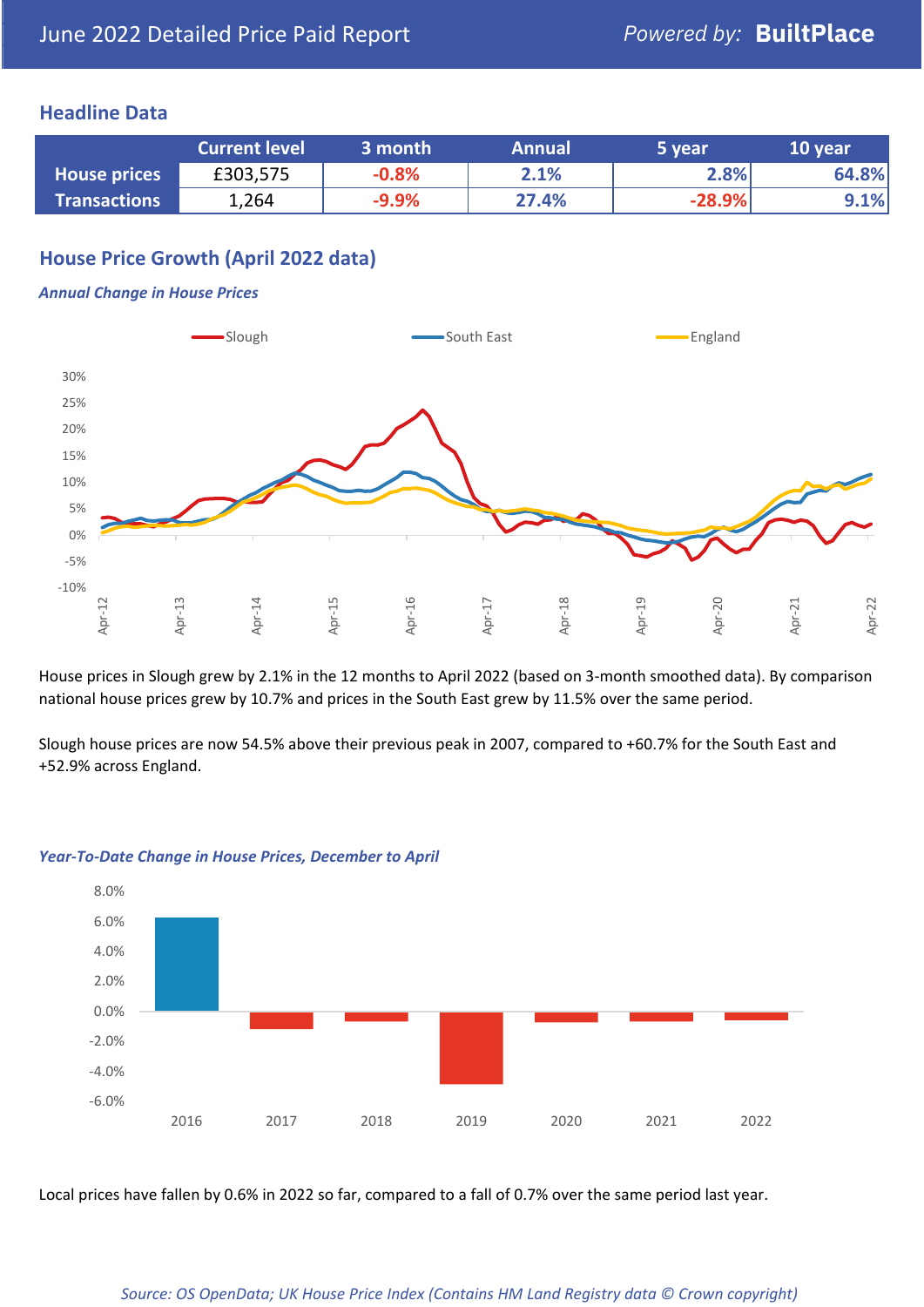## **House Price Map**

*12 months to April 2022*



*Each point is one postcode, coloured by the average value relative to all sales in this local authority (price bands are LA-specific quintiles).*

## **Map Key**

| Min      | Max      |                            |
|----------|----------|----------------------------|
| Up to    | £224,000 | 1st quintile / lowest 20%  |
| £224,000 | £309,000 | 2nd quintile               |
| £309,000 | £364,000 | 3rd quintile               |
| £364,000 | £438,000 | 4th quintile               |
| £438,000 | and over | 5th quintile / highest 20% |

## *Source: OS OpenData; UK House Price Index (Contains HM Land Registry data © Crown copyright)*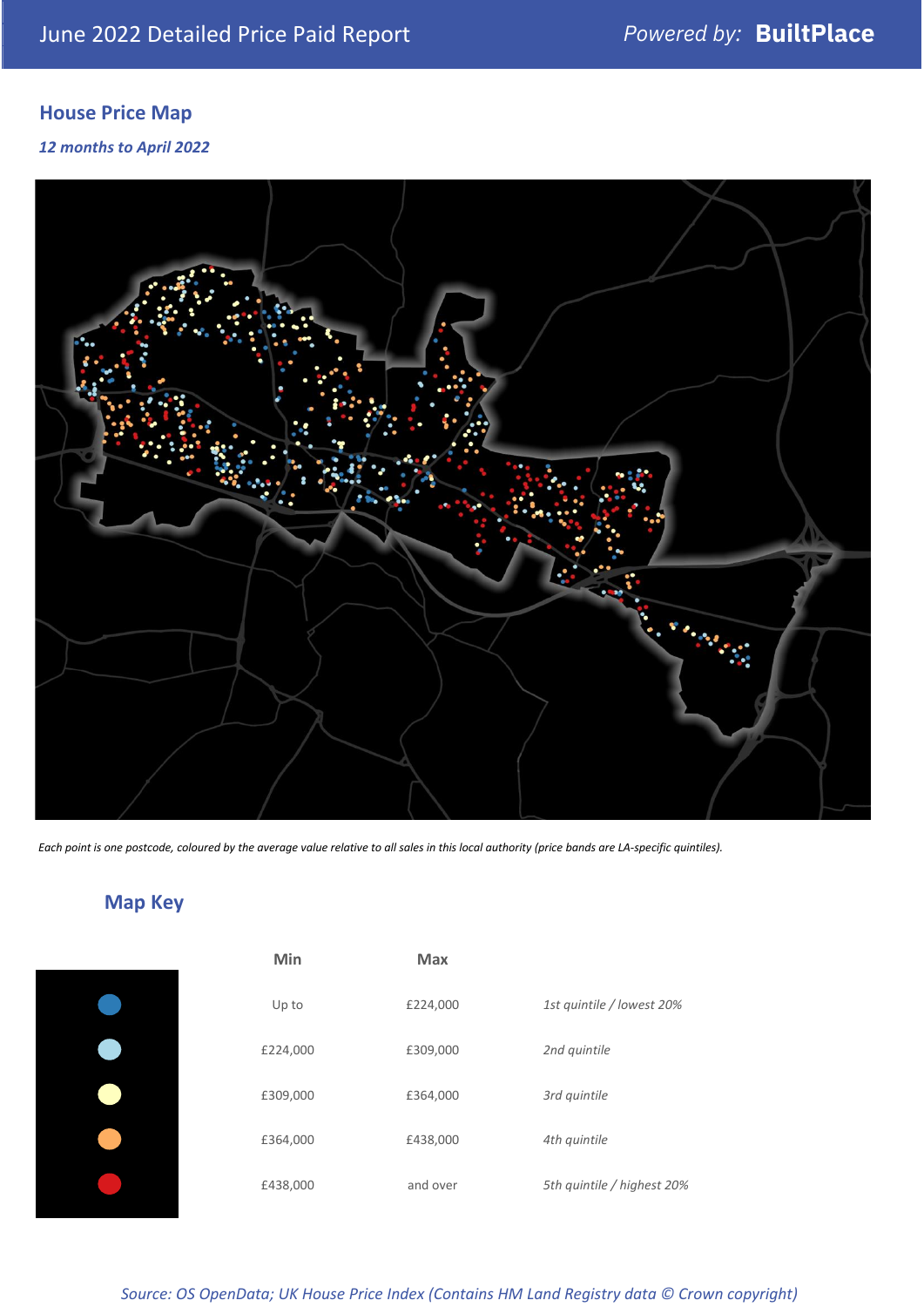## **Average House Price by Property Type**

#### *12 months to April 2022*



|                 | <b>New</b>           | <b>Second hand</b> |  |  |
|-----------------|----------------------|--------------------|--|--|
| <b>Flat</b>     | £304,704             | £210,552           |  |  |
| <b>Terraced</b> | No recorded<br>sales | £359,421           |  |  |
| Semi-detached   | No recorded<br>sales | £430,522           |  |  |
| <b>Detached</b> | No recorded<br>sales | £560,369           |  |  |

## **House Price Distribution by Year**

*All properties, by price band and calendar year (2020 = year to date)*

|                    | 1997 | 2002 | 2007 | 2012 | 2017 | 2019 | 2020 |
|--------------------|------|------|------|------|------|------|------|
| <b>Under £100k</b> | 87%  | 22%  | 3%   | 4%   | 0%   | 0%   | 0%   |
| £100-200k          | 12%  | 68%  | 52%  | 48%  | 12%  | 12%  | 19%  |
| E200-300k          | 0%   | 8%   | 36%  | 36%  | 35%  | 23%  | 26%  |
| £300-400k          | 0%   | 1%   | 6%   | 8%   | 33%  | 36%  | 26%  |
| £400-500k          | 0%   | 0%   | 2%   | 3%   | 11%  | 18%  | 14%  |
| <b>£500k-1m</b>    | 0%   | 0%   | 0%   | 1%   | 8%   | 10%  | 16%  |
| £1-2m              | 0%   | 0%   | 0%   | 0%   | 0%   | 0%   | 0%   |
| <b>Over £2m</b>    | 0%   | 0%   | 0%   | 0%   | 0%   | 0%   | 0%   |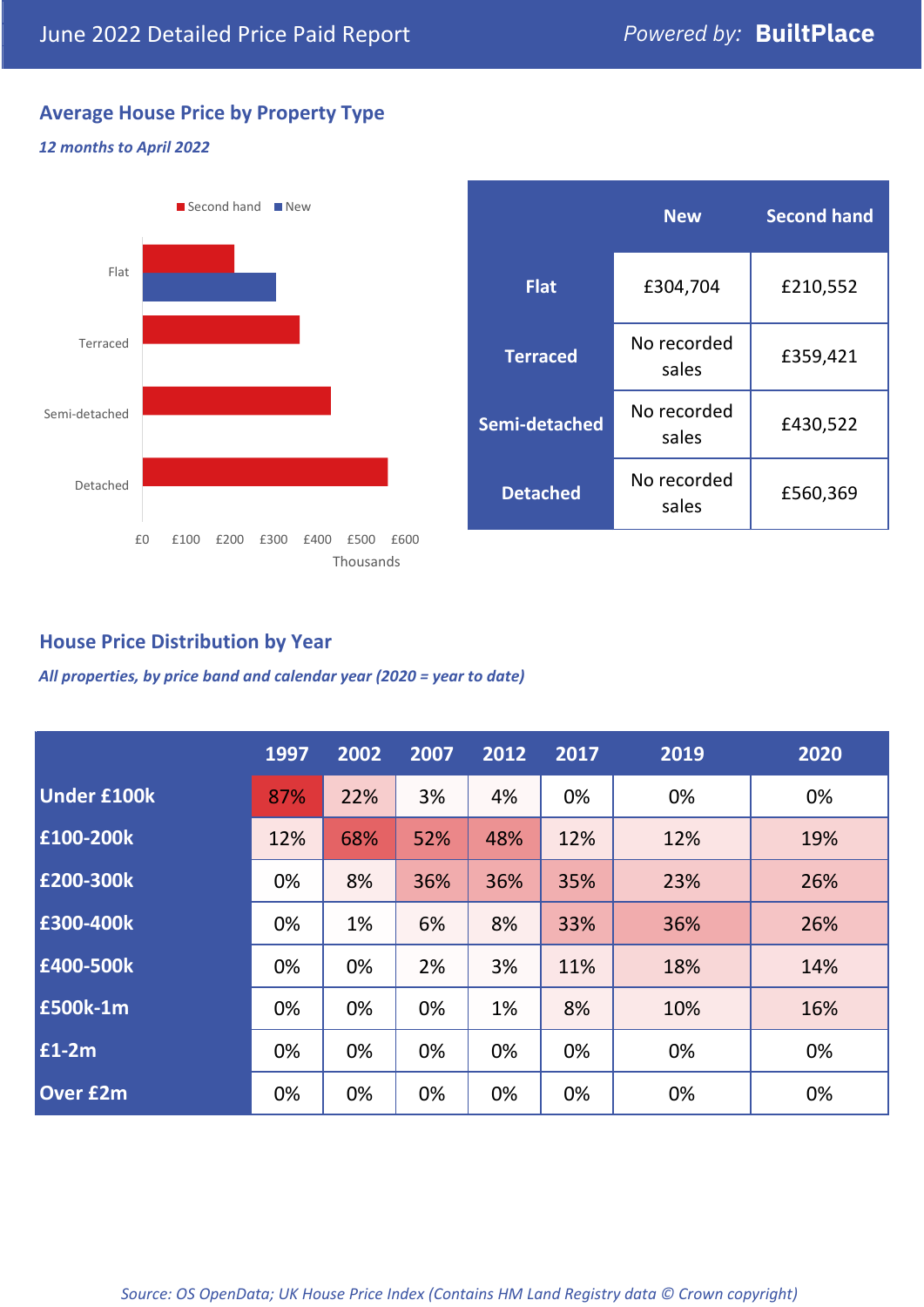## **Transactions (February 2022 data)**

*Annual Transactions, Indexed (2001-05 average = 100)*



There were 1,264 transactions in Slough during the 12 months to February 2022. This is 41% of the average from 2001-05 and suggests activity is significantly below pre-downturn levels.

Transactions in Slough have fallen by 42.1% since 2014, compared to changes of -9.9% for South East and -7.7% for England.



#### *Cash and New Build Sales as % of Total, by Year*

*Note: The data on this page EXCLUDES transactions identified as transfers under a power of sale/repossessions, buy-to-lets (where they can be identified by a mortgage), and transfers to non-private individuals - i.e. it comprises only Land Registry 'A' data.*